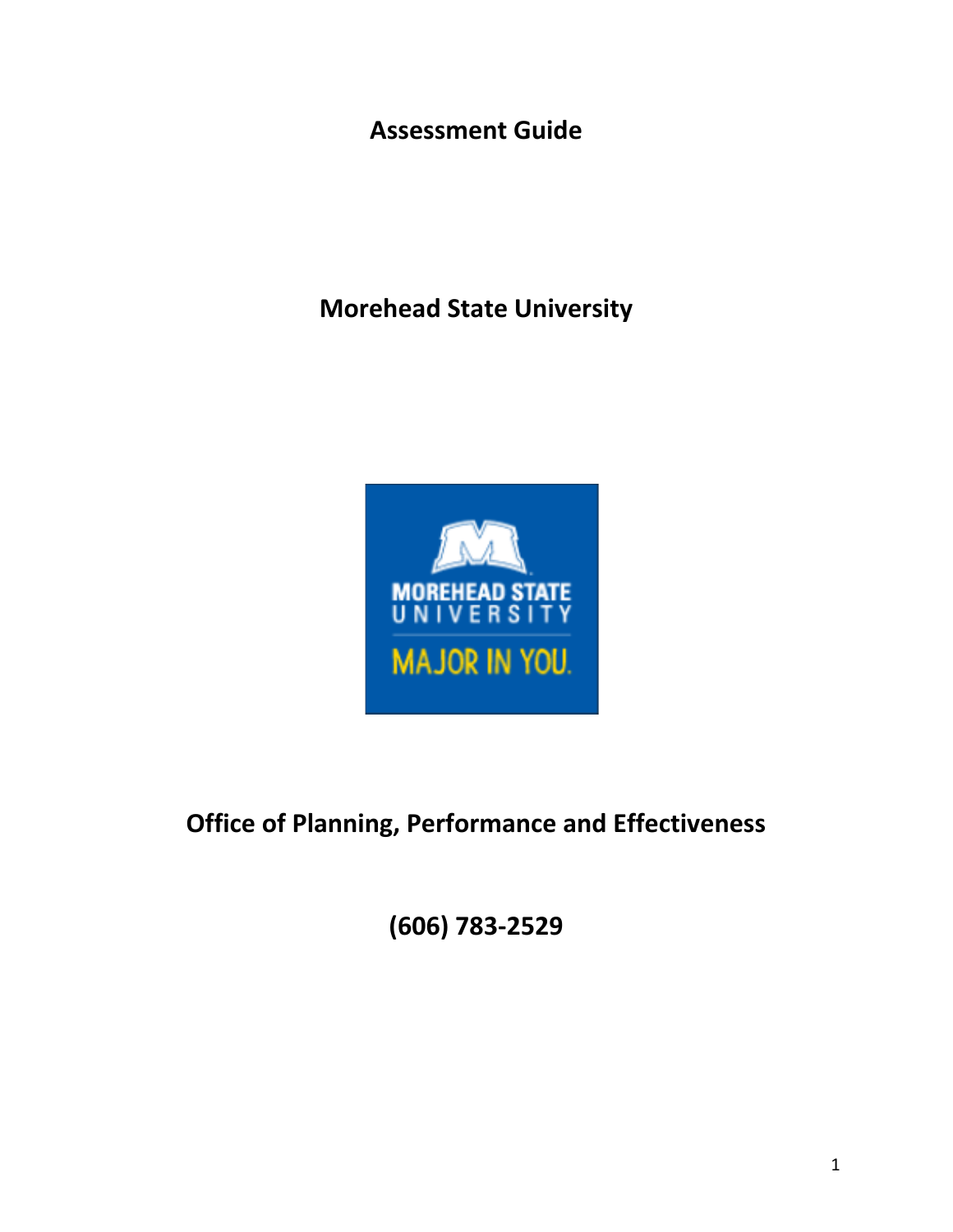# **Table of Contents**

| <b>Introduction</b>                   | Page 3  |
|---------------------------------------|---------|
| <b>MSU's Model for Assessment</b>     |         |
| and Quality Enhancement               | Page 5  |
| <b>Academic Program Assessment</b>    | Page 7  |
| <b>Administrative and Educational</b> |         |
| <b>Support Program Assessment</b>     | Page 12 |
| <b>Assessing the Assessment Plan</b>  | Page 17 |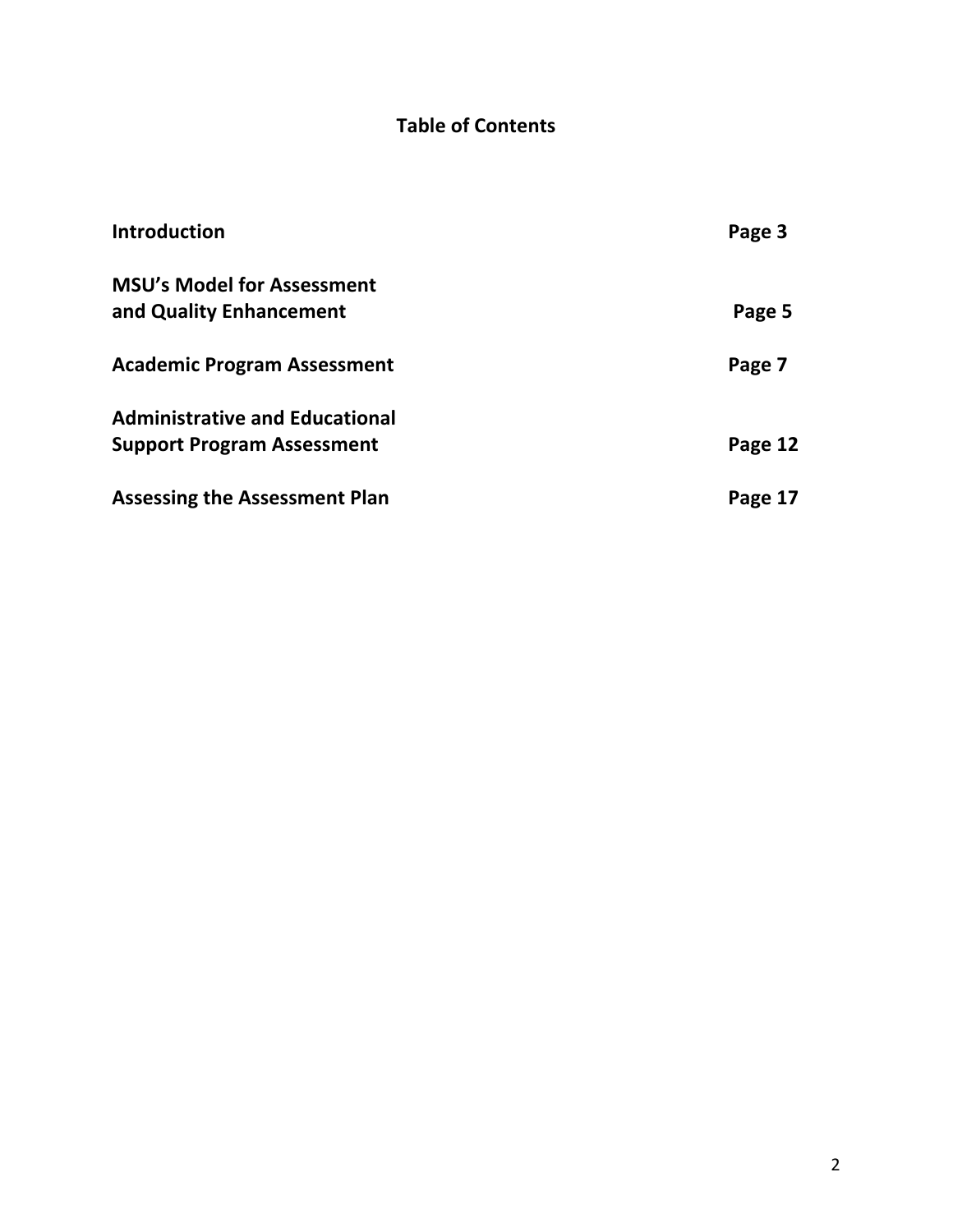#### **Introduction**

MSU is committed to and focused on student learning. The goal of our assessment process is to continuously improve student learning and programs that support student learning.

Assessment is the ongoing and systematic process of identifying outcomes/objectives and means to measure them, gathering measurements of the outcomes/objectives, using the information to make decisions about improvement, and implementing improvements based on the data gathered. The most important aspect of this definition, if emphasis could be drawn to one item, is the *using* of information.

Good assessment can promote quality enhancement at all levels of the university by providing necessary evidence to guide effective decision making in many areas including programmatic changes, classroom teaching modifications, support services adjustments, policy or procedure revisions, campus climate improvements, and structural reorganizations.

Simply put, we need to know how we are doing before we can do better. In addition to these internal purposes, we also use assessment to respond to external requests for accountability.

Assessment findings and use of results are of major importance to the Commission on Colleges of the Southern Association of Colleges and Schools (SACS-COC) and to external accrediting bodies for many MSU academic programs and services. It is also important to assure students, parents, legislators and other stakeholders of the univeristy's effectiveness.

Thinking in these terms, it is easy to understand the three key purposes of assessment:

- To improve This evaluation is formative. Assessment activities provide a feedback loop to help shape or form better programs and services.
- To inform Assessment activities can show a clearer picture of what is really happening in a program or unit and can inform others of contributions the program or unit makes.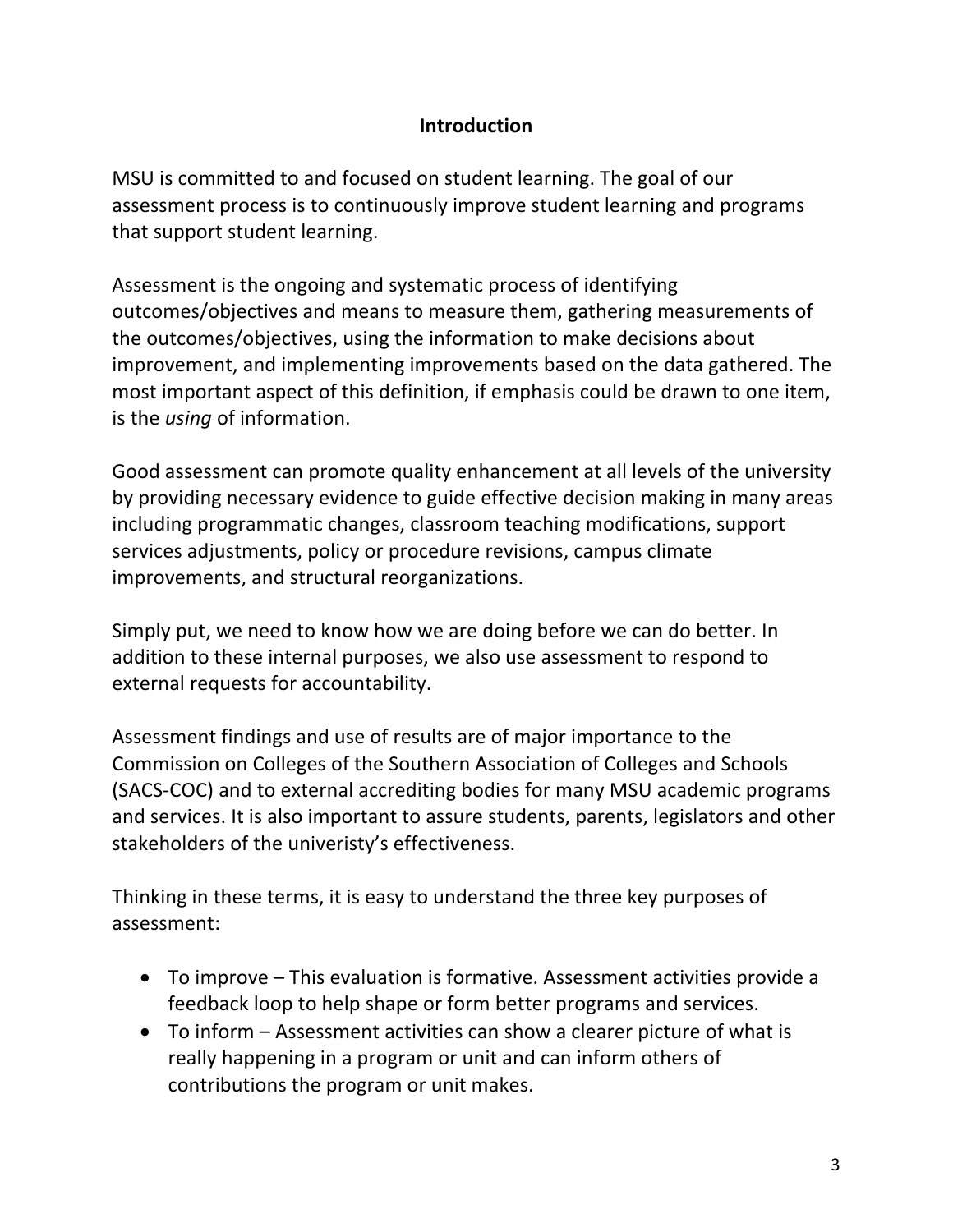• To demonstrate – This evaluation is summative. Assessment activities provide evidence to sum up what a program or unit is accomplishing and providing in a way that can be persuasive to students, faculty staff and the larger community.

This assessment guide is designed to help departments and units better understand the assessment process utilized by Morehead State University.

This institution-wide effort will allow MSU to document effectiveness and show commitment to ongoing improvement in both educational programs as well as administrative and educational support units.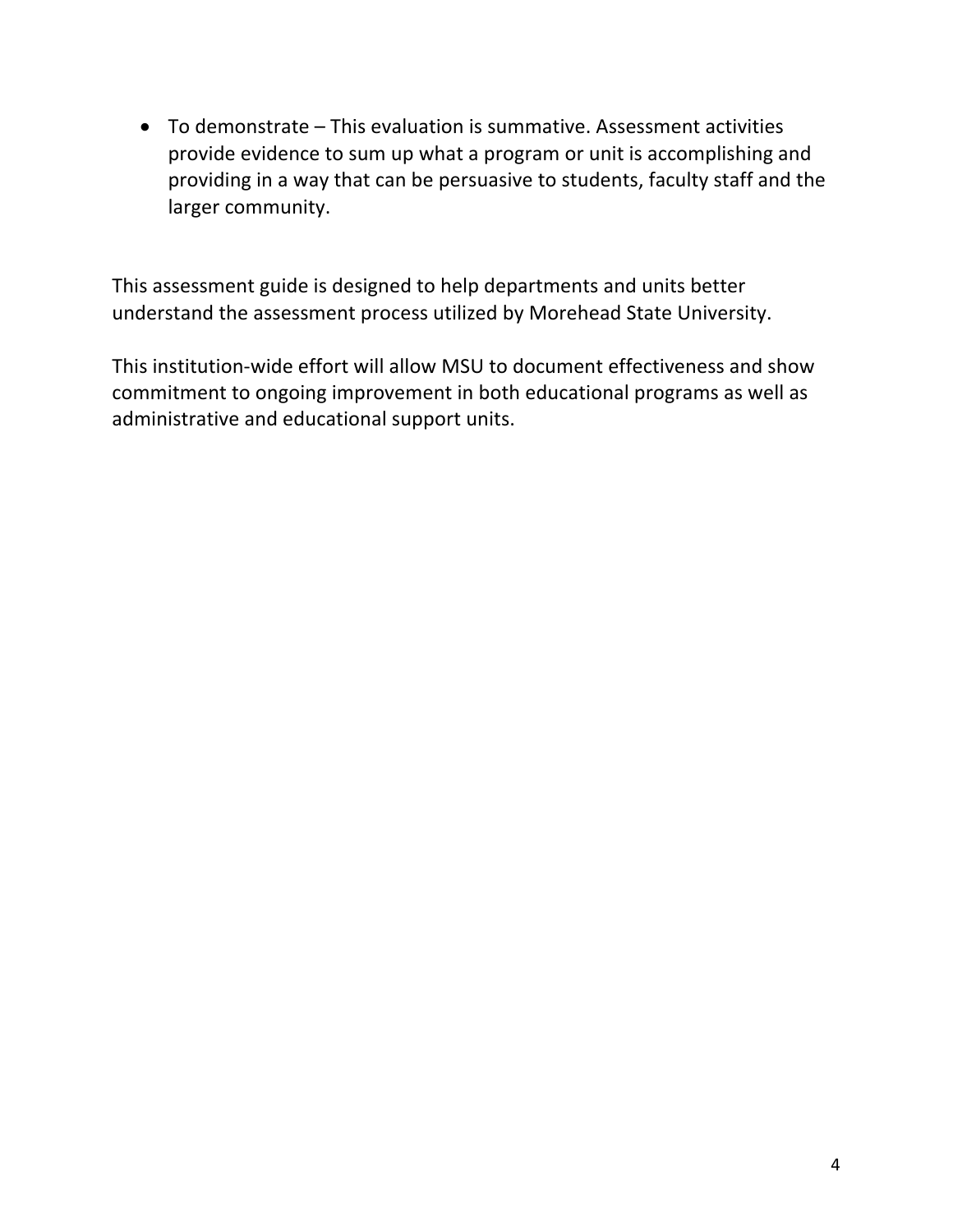#### **MSU's Model for Assessment and Quality Enhancement**

Discussions with faculty, deans, vice presidents and directors tell us that most units are already doing some form of assessment. We have established a university committee framework for ongoing assessment efforts to ensure that all units participate in the process. MSU's goal is to weave the various strands of planning, program review, assessment and evaluation into a tapestry that truly tells the story of our university — a tapestry that integrates these various strands in a seamless institution-wide vision. This tapestry will demonstrate the many ways MSU effectively accomplishes its mission and will show our process for continuing improvement.

Each department and unit are part of a much larger effort; every department and unit within the university is involved in this implementation and assessment of institutional effectiveness as MSU works to:

- **W**rite expected outcomes
- **E**stablish criteria for success
- **A**ssess performance
- **V**iew assessment results
- **E**ffect improvements

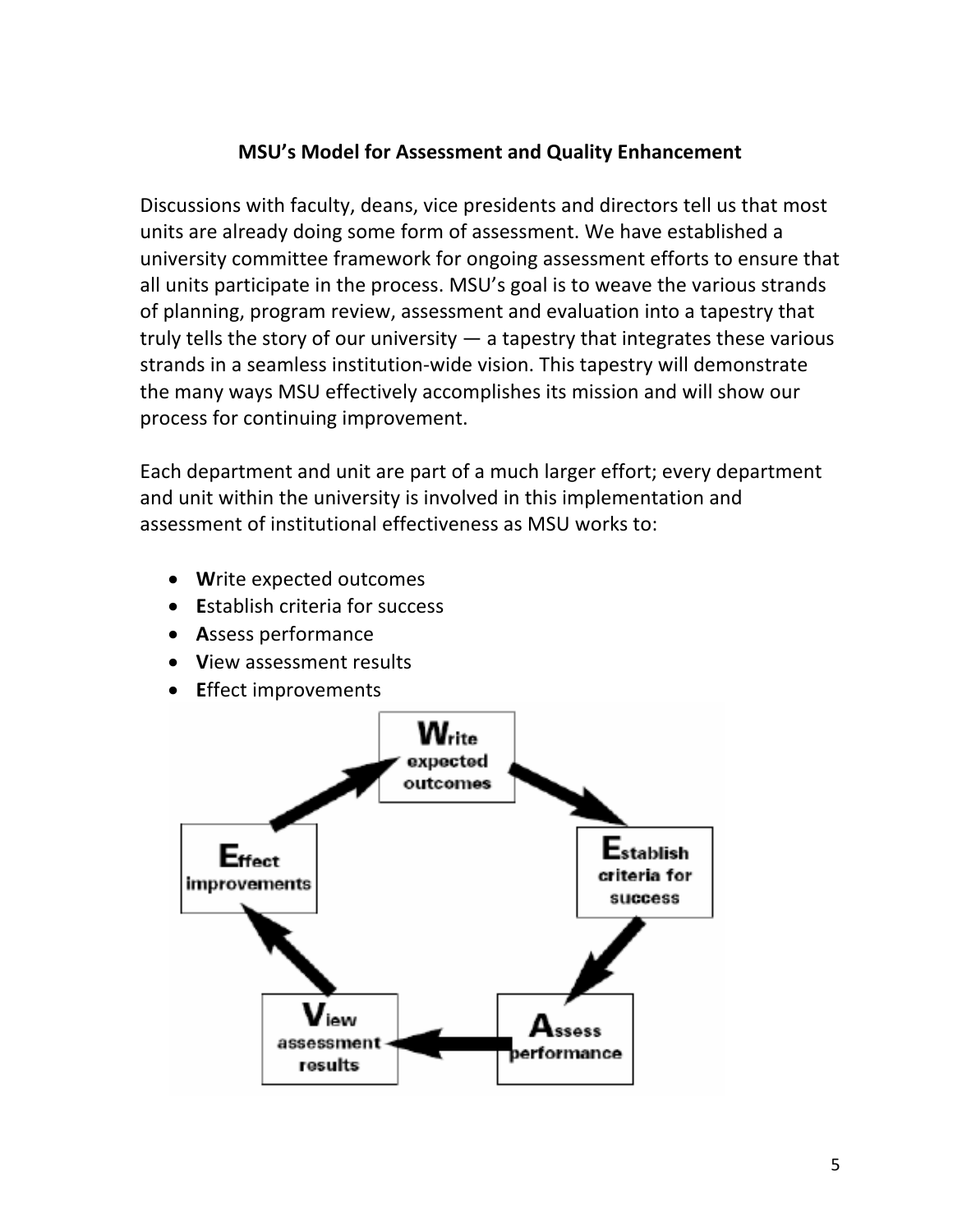The WEAVE cycle begins when goals and objectives are articulated. Once these are established, each unit must determine how to measure those goals and objectives and decide how well they are being met. Next, conduct the assessment activities and determine the results and findings. Then the department or administrative/educational support unit reviews the results and determine any actions to be taken, including any changes that need to be made to improve learning or services.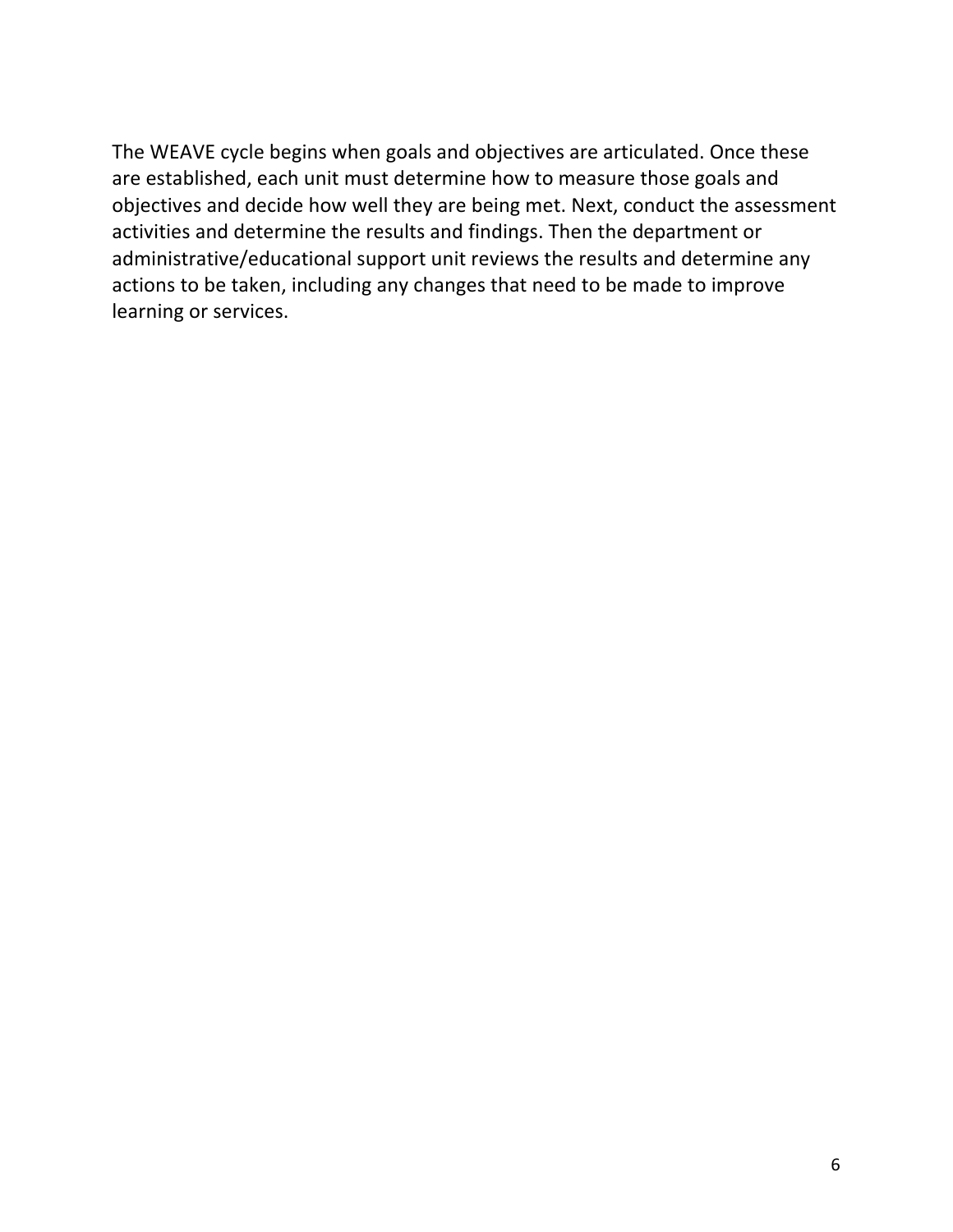#### **Academic Program Assessment**

When developing and implementing assessment strategies for an academic program, it is important to keep in mind three purposes: to improve, to inform and to demonstrate. Each department or program needs to design an assessment process that provides information that can be used to determine whether intended outcomes are being achieved and how programs can be improved.

#### *Write Expected Outcomes*

## *Step 1: Articulate the mission or purpose of your academic program.*

Your program's mission statement or statement of purpose links the program or department to your college or school and ultimately to the overall mission of MSU. In formulating or revising a purpose or mission statement that is integrated into the university's mission, review the university's mission and identify how your academic program supports MSU's mission.

# *Step 2: Define educational and programmatic goals and objectives, including desired student learning outcomes.*

If any single step is the key for assessment planning, this is it. You will assess student learning relative to the educational goals and objectives you agree upon and establish for your program or department.

A goal is a general statement about the aims or purposes of education in your program. Goals are long-range outcomes that are written in broad, sometimes vague language.

An objective is a specific statement that describes a desired learning outcome for your program. This concept of a learning outcome seems to be the most difficult type of objective for people to understand, but it is really quite straightforward. Peter Ewell, a well-known national assessment researcher, puts it this way: "A student learning outcome is defined in terms of the particular levels of knowledge, skills and abilities that a student has attained at the end (or as a result) of his or her engagement in a particular set of collegiate experiences."

You might choose the following objectives to assess:

- Knowledge outcomes:
	- o Major or discipline content
	- o Modes of inquiry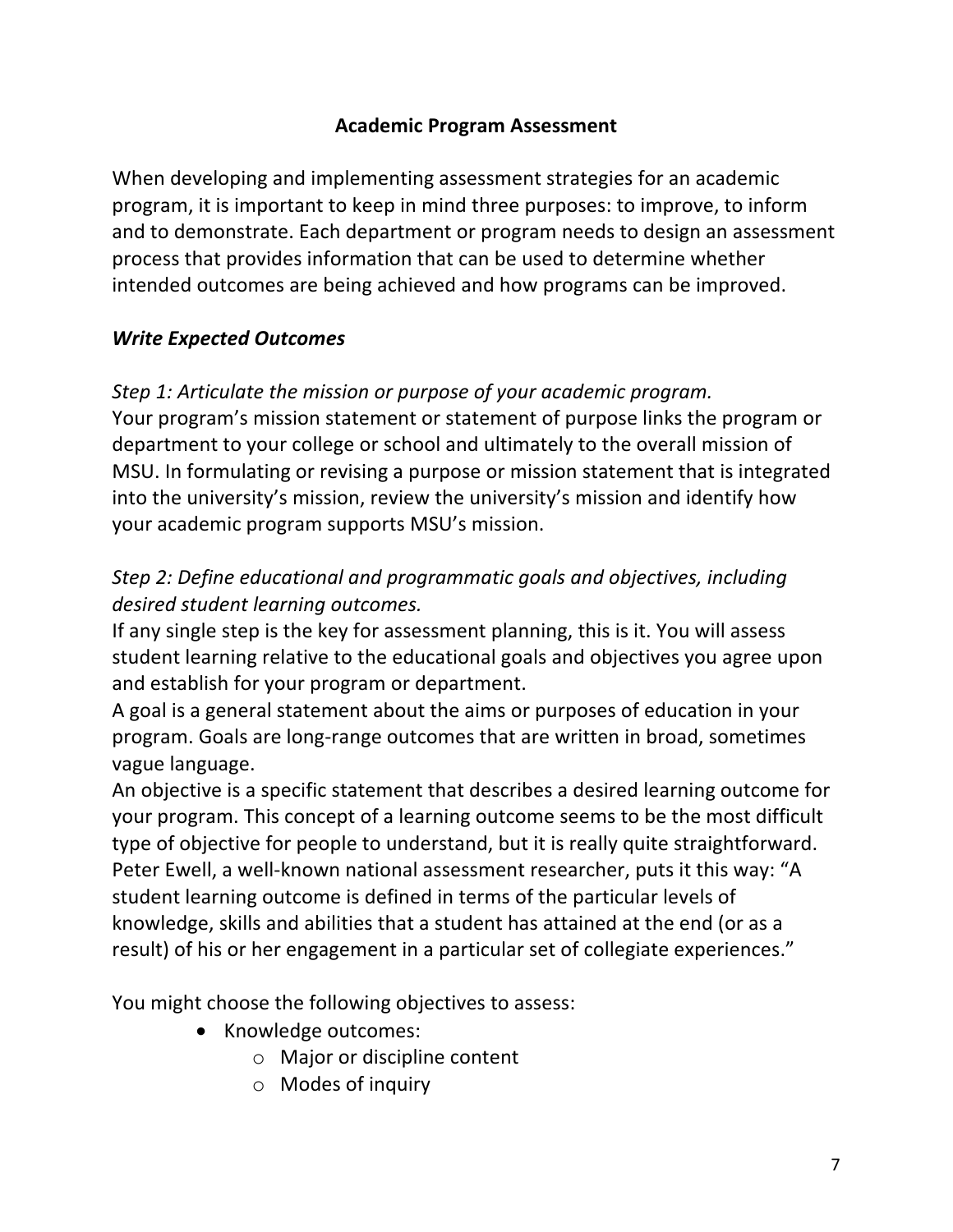- Core curricular outcomes (MSU Specific)
	- o Communication skills
	- o Intellectual skills
	- o Quantitative skills
	- o Knowledge of human cultures
	- o Knowledge of the natural world
	- o Knowledge of aesthetics
- Skills outcomes
	- o Those required for effective practice in the discipline or in future employment
	- o Ability to work with others
	- o Listening skills
	- o Teamwork or leadership
- Attitudes and values
	- o Personal
	- o Social
	- o Ethical
- Behavioral outcomes (most of these are outcomes that are important to your program but do not give direct evidence of student learning):
	- o Current students
		- Persistence and choice of major
		- Course selection and completion
	- o Former students
		- Employment information
		- Graduate school or other further education
		- Professional activities
		- Community contributions
		- Evaluation of satisfaction with the program's preparation

## *Establish Criteria for Success*

*Step 3: Identify and describe appropriate assessment instruments or methods.*

After you have identified goals and objectives, decide on appropriate assessment approaches. What sources of evidence could you gather that would convince you (and others) that your students are reaching the desired learning objectives?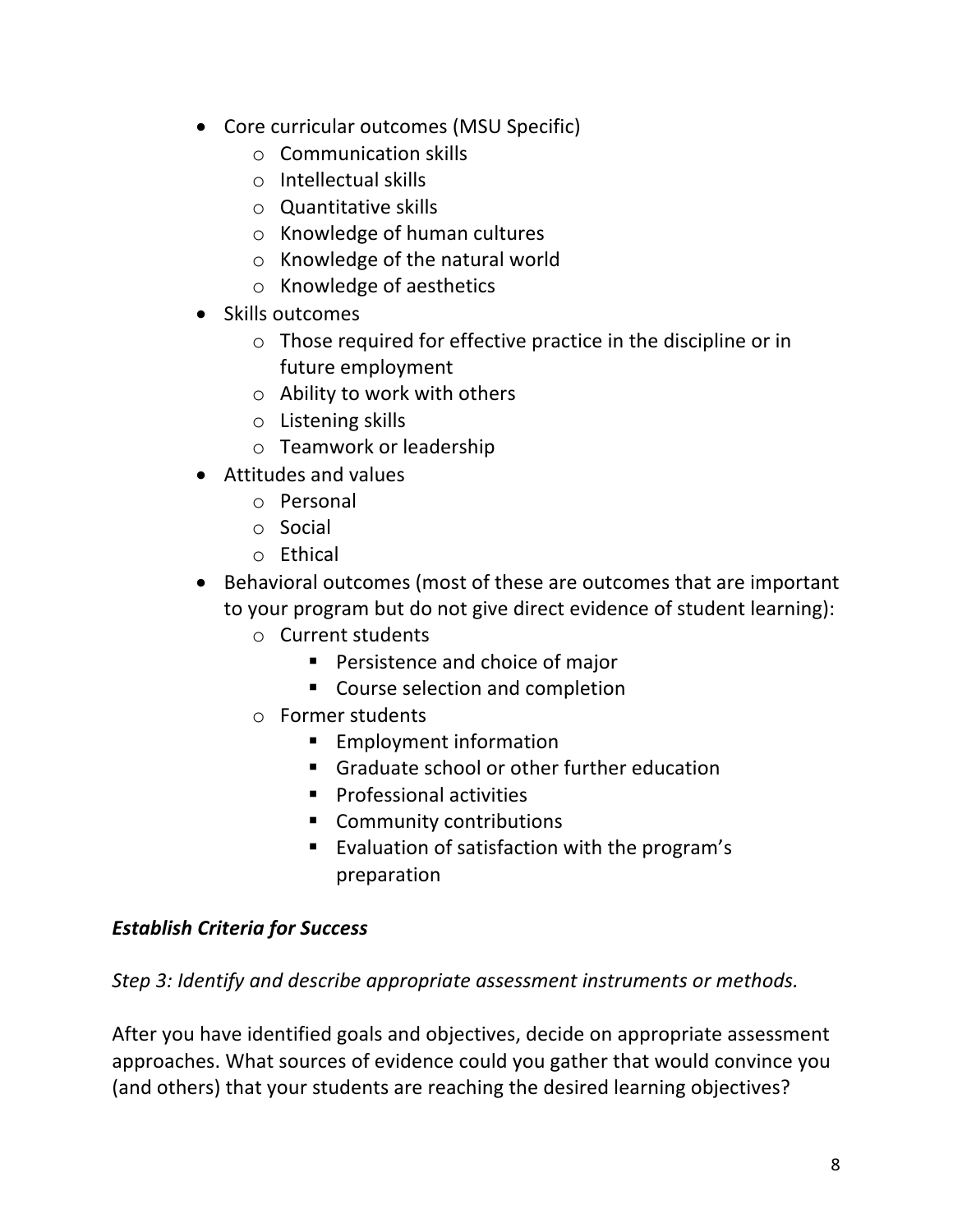Comprehensive assessment strategies frequently require the use of more than one assessment to determine program effectiveness. Before you feel overwhelmed, here are a couple of points to keep in mind:

- It is possible to stagger assessments not every assessment has to be conducted every semester or every year. They can be done on a biennial or triennial basis, if appropriate.
- Course grades while a source of information about individual student achievement, these do **not** provide information about overall programmatic outcomes.

# *Step 4: Establish criteria for learning success.*

It is important to know what level of achievement will tell you that your program helps students achieve learning success. Here are only a few examples; think of what is important to you:

- 70% of students can solve a complex, real-world program using skills developed in your program.
- A panel of faculty members rate highly (using a common rubric) the performance of students on their oral presentations in a capstone course.
- 75% of students can take reference materials and write an acceptable speech for a town council.
- An employer survey indicates that graduates have appropriate entrylevel skills.
- 80% of students can pass your professional licensure exam on the first attempt.
- Panels of reviewers confirm that student portfolios reflect progressive development of critical thinking skills over time in your program.
- 95% of students indicate satisfaction with your program.
- Interviews with graduating seniors indicate that students are satisfied with your program, but desire more internship possibilities.

## *Assess Performance of Students*

*Step 5: Conduct assessment activities*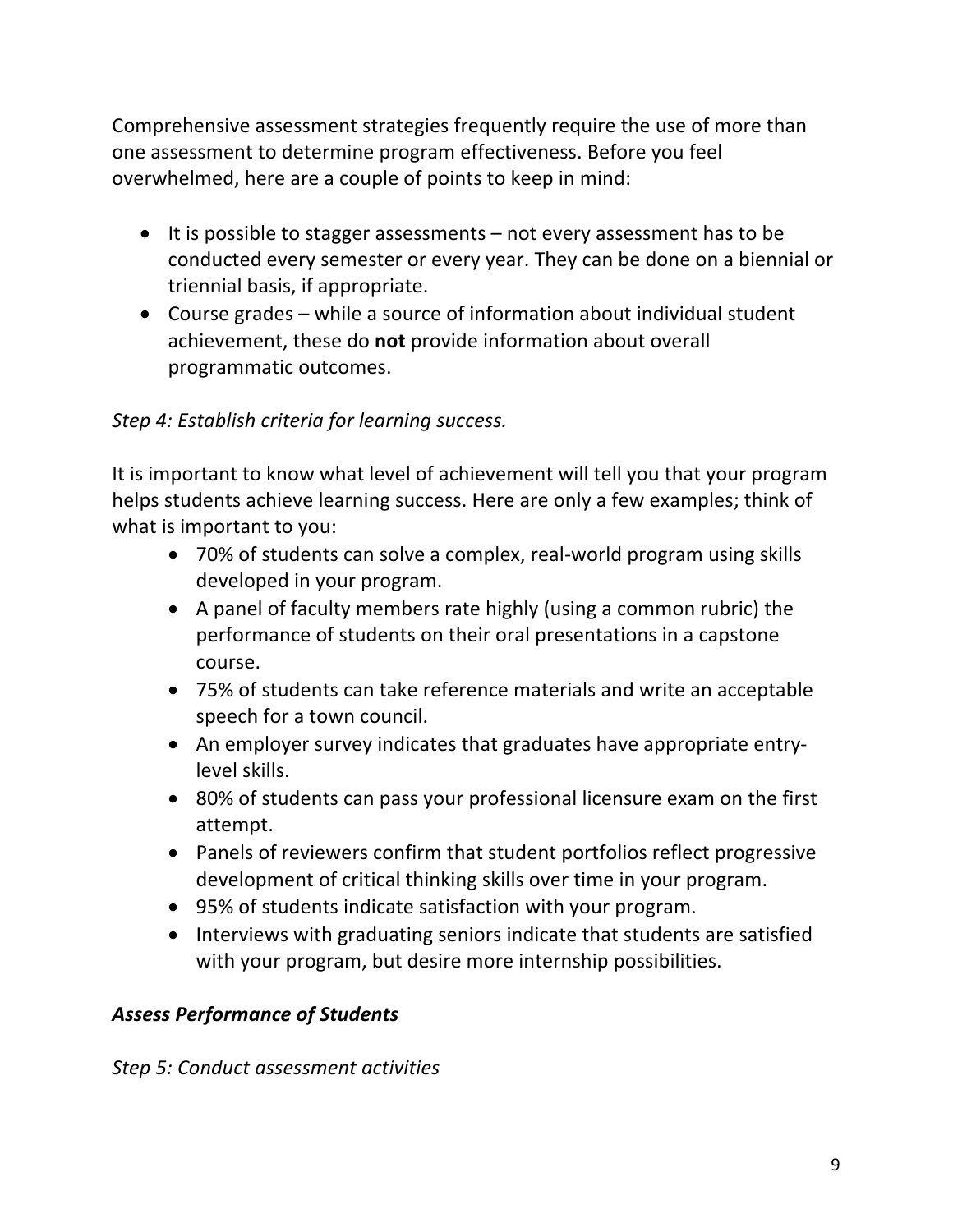Put your plan into action. Conducting assessment activities could include having a panel read a set of papers, taking a sample of oral presentations and reviewing the videotapes, or conducting a focus group with seniors. This time is useful to see what students can do, find out what they think and look more closely at your curriculum. Think through developing the tools you will need.

If you plan assessments so that they are comparable over time and the sample sizes are adequate, you can gather valuable feedback on your program's effectiveness.

#### *View Assessment Results*

#### *Step 6: Analyze the findings from your assessments*

What are the implications of the findings? How did students do compared to your expectations? What program changes could you make to improve student knowledge and skills that did not reach criterion success levels? What can you infer from the data? What future actions should your program take?

As you discuss the assessment results and their implications with others in your program, remember to celebrate what the program has accomplished in relation to what it hoped to accomplish. Are students achieving expected outcomes? This is also a time for you to revisit and improve your assessment measures.

Remember to document assessment findings. Summarize the results for reporting purposes, but be sure to retain details of documentation in your own files so that you can review performance, and progress, over time.

#### *Step 7: Implement changes to enhance quality.*

The results of this process should not sit on your shelf. To avoid having done a hollow exercise, you must "close the loop." If you have moved through the steps of this model, you will have evidence in hand that is important to you; use it to make improvements in your academic program in order to improve student learning. How can you help students develop the outcomes you wish to see? Perhaps you need to add or modify learning opportunities, give more chances for students to develop their skills in certain areas, or improve advising so that students take courses in a sequence that helps them develop key skills.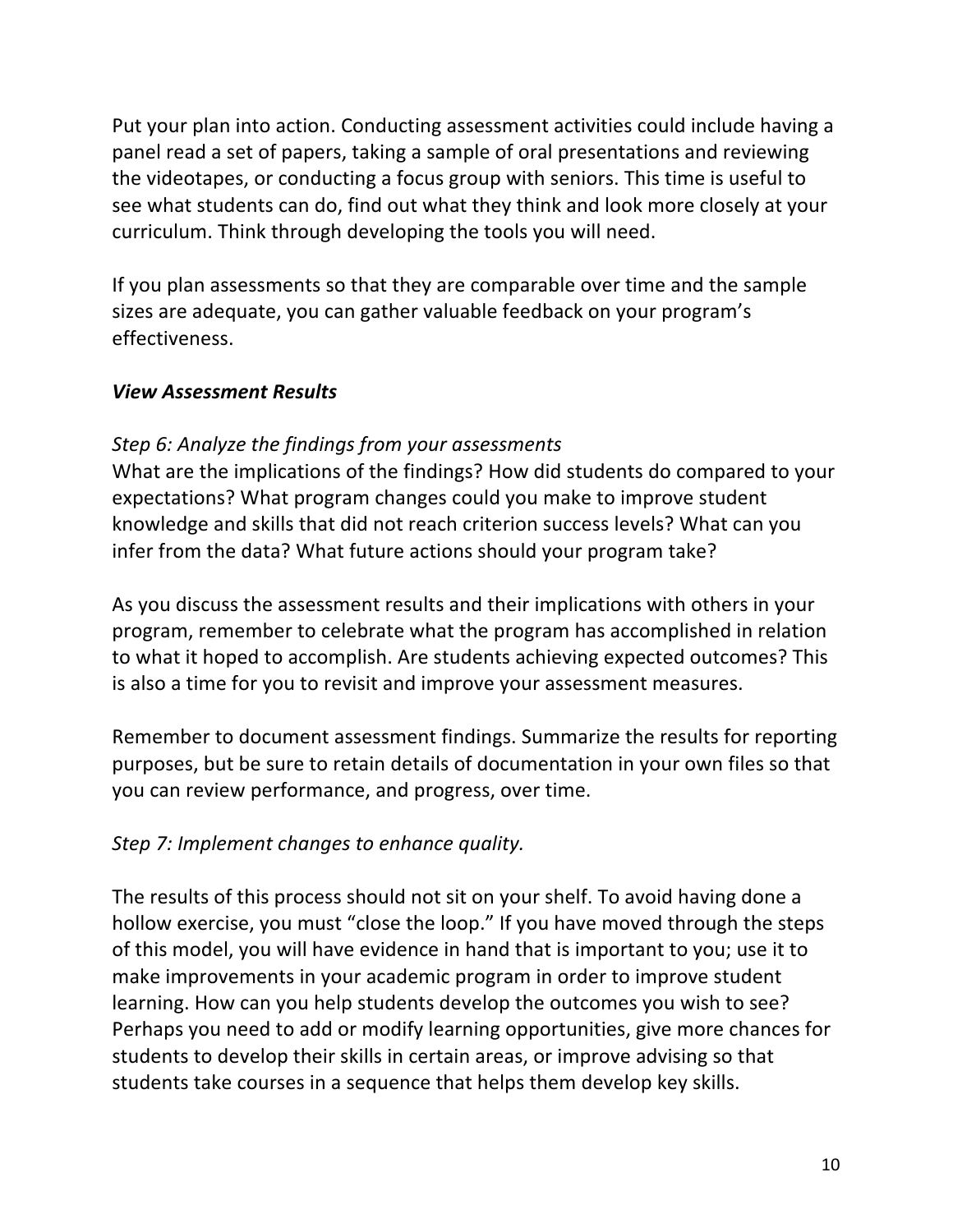Also, review the assessment plan. Is it time to make changes in goals and objectives? Are the assessment methods giving you the quantity and quality of information you need?

#### Benefits of Using a Formal Assessment Model

Even without formal assessment procedures, faculty have constantly explored in their own ways what worked well and what didn't, and then used those observations and impressions to make changes in their courses and curriculum. Formal assessment (like the type discussed here) simply makes those informal activities more systematic, more focused, more effective, and more public. Assessment can facilitate improvement through a variety of venues. When faculty members are directly involved in the development, implementation, and analysis of assessment activities, a number of specific benefits result.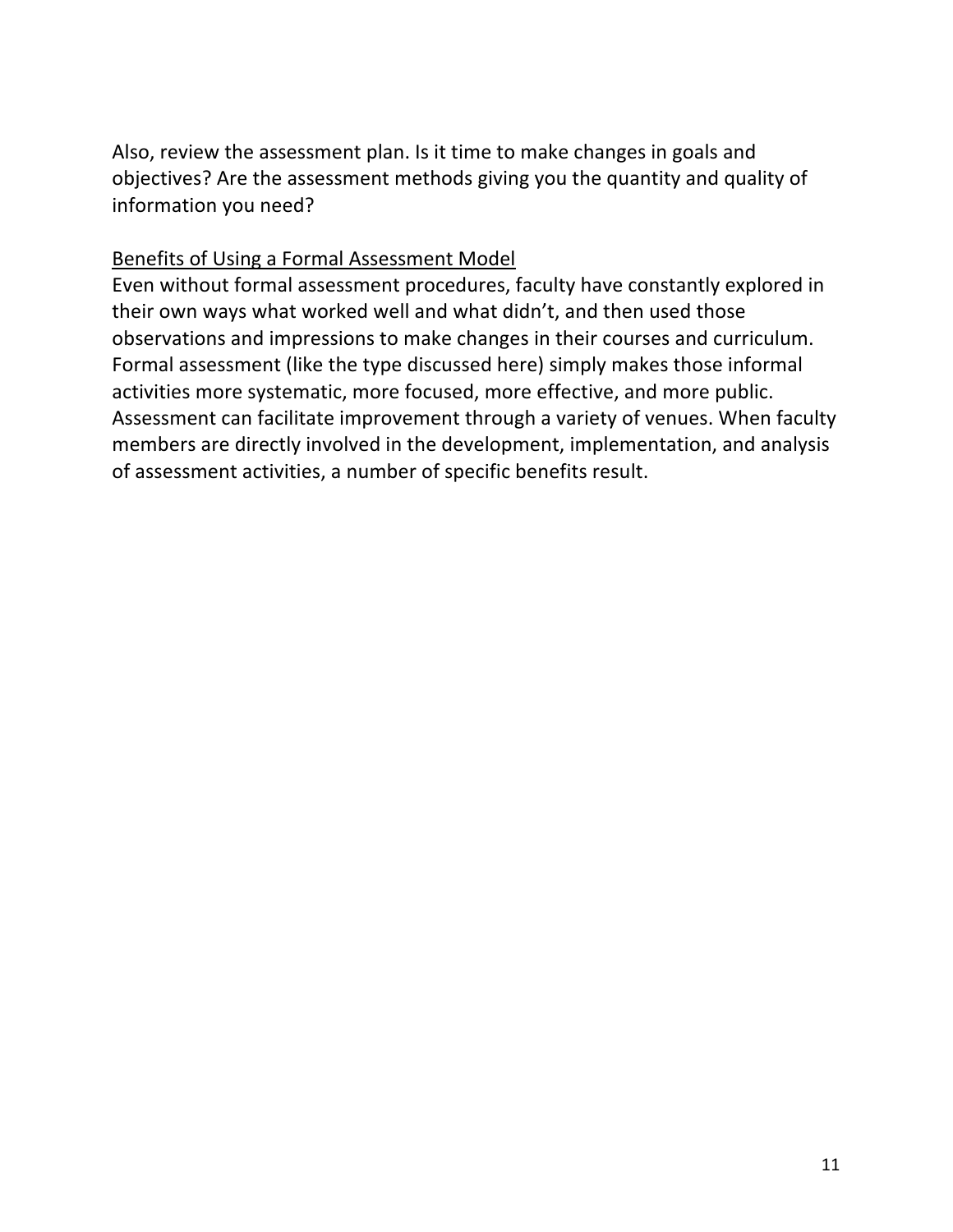## **Administrative and Educational Support Program Assessment**

SACS-COC uses the term "Administrative and Educational Support Units" for a wide range of programs and activities that do not award degrees. At a university like MSU, these units have many different missions and serve many different people. Even so, it is possible to work through the WEAVE process to develop appropriate assessment approaches for any unit. While you are "WEAVEing", consider how you can integrate any relevant professional standards, criteria, etc., into your thinking.

## *Write Expected Outcomes*

## *Step 1: Articulate the mission or purpose of your unit.*

Your unit's mission statement or statement of purpose links the functions of your unit to the overall mission of MSU. In formulating or revising a purpose or mission statement that is integrated into the university's mission, you should review the university's mission and identify how your unit supports MSU's mission.

Here are a few questions to consider in formulating the purpose or mission of your unit:

- What is the primary function of your unit?
- What core activities are involved?
- What should those you serve experience after interacting with your unit?

## *Step 2: Define your unit's objectives*

Here are three categories of objectives:

- *Outcome statements* concern gains you want those you serve to make for example, what can someone do after interacting with your unit?
- *Process statements* concern the accomplishments of your unit's functions, such as:
	- $\circ$  Level or volume of activity
	- o Efficiency with which you conduct the processes
	- o Compliance with external standards or regulations
- *Satisfaction statements* describe how those you serve rate their satisfaction with your unit's processes or services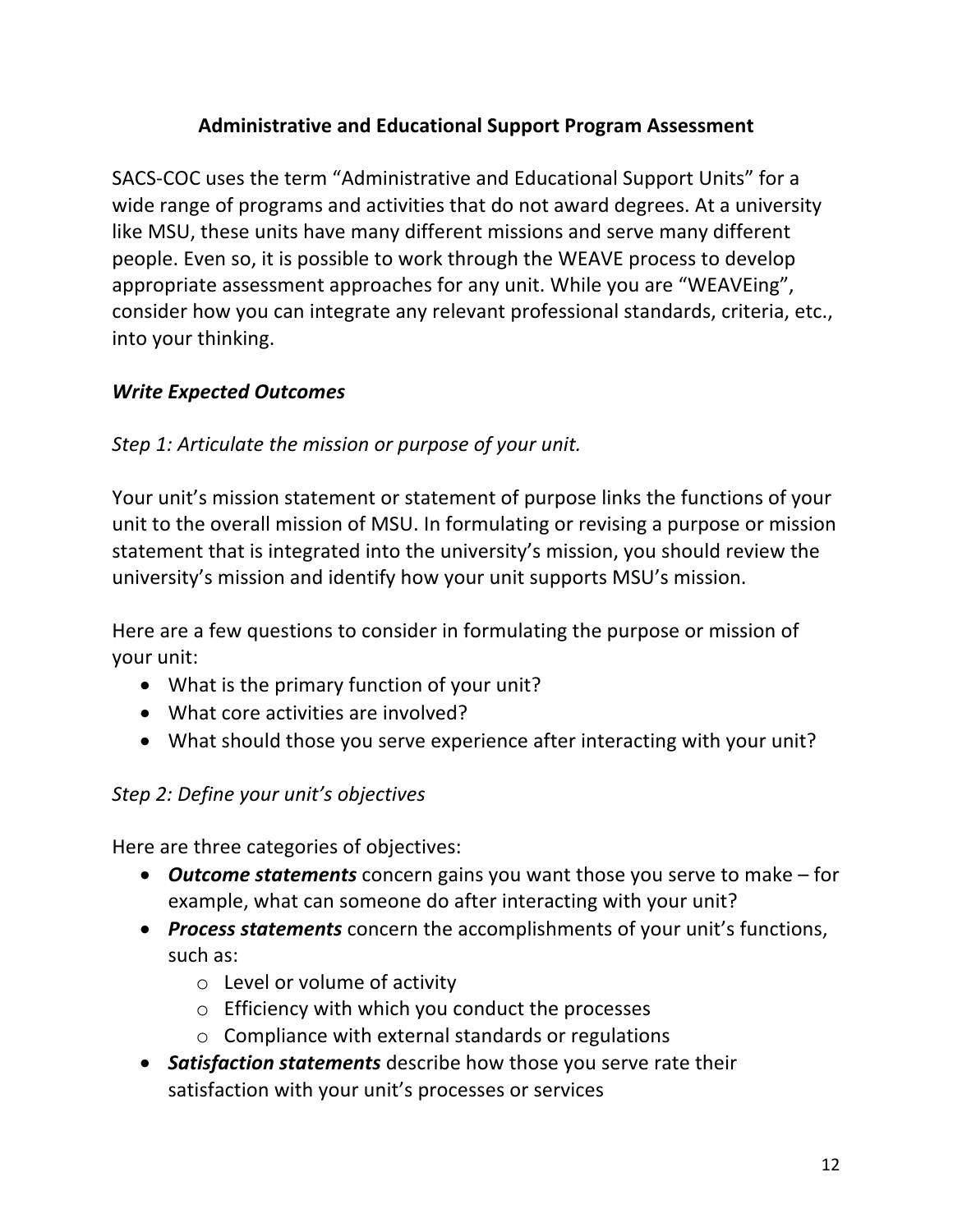In drafting objectives, it may help to create a flowchart of your unit's work processes to determine what your unit will accomplish and what students, faculty, staff, and others will think, know or do following the provision of the service.

Consider such questions as:

- What are the most important results or impacts that should occur as a result of your unit's activities?
- What are your critical work processes and how should they function?
- What does the end user experience through interaction with your unit?

SMART is an acronym that is often used to determine how well an objective is formulated. A good objective is a SMART objective when it is:

**S**pecific – Be clear about what your unit plans to accomplish, as well as when, where or how. For example, "we will expand our services" does not specify how or by how much or for how many customers the services will be expanded. Words such as develop, encourage and enhance lack specificity. Action words such as locate or reduce make objectives more specific.

**M**easurable – Quantify your objective as to targets and benefits, so that your unit can determine if it has reached the objective.

**A**chievable – Know the objective is something that your unit can accomplish. It is fine to accomplish your objective in incremental steps over several years.

**R**ealistic – Make sure the objective is something that can be done practically in a specific time frame or for a specific amount of money.

**T**ime-bound – When will the objective be completed? Tie the objective to a specific time frame.

## *Establish Criteria for Success*

*Step 3: Determine appropriate assessment measures and criteria*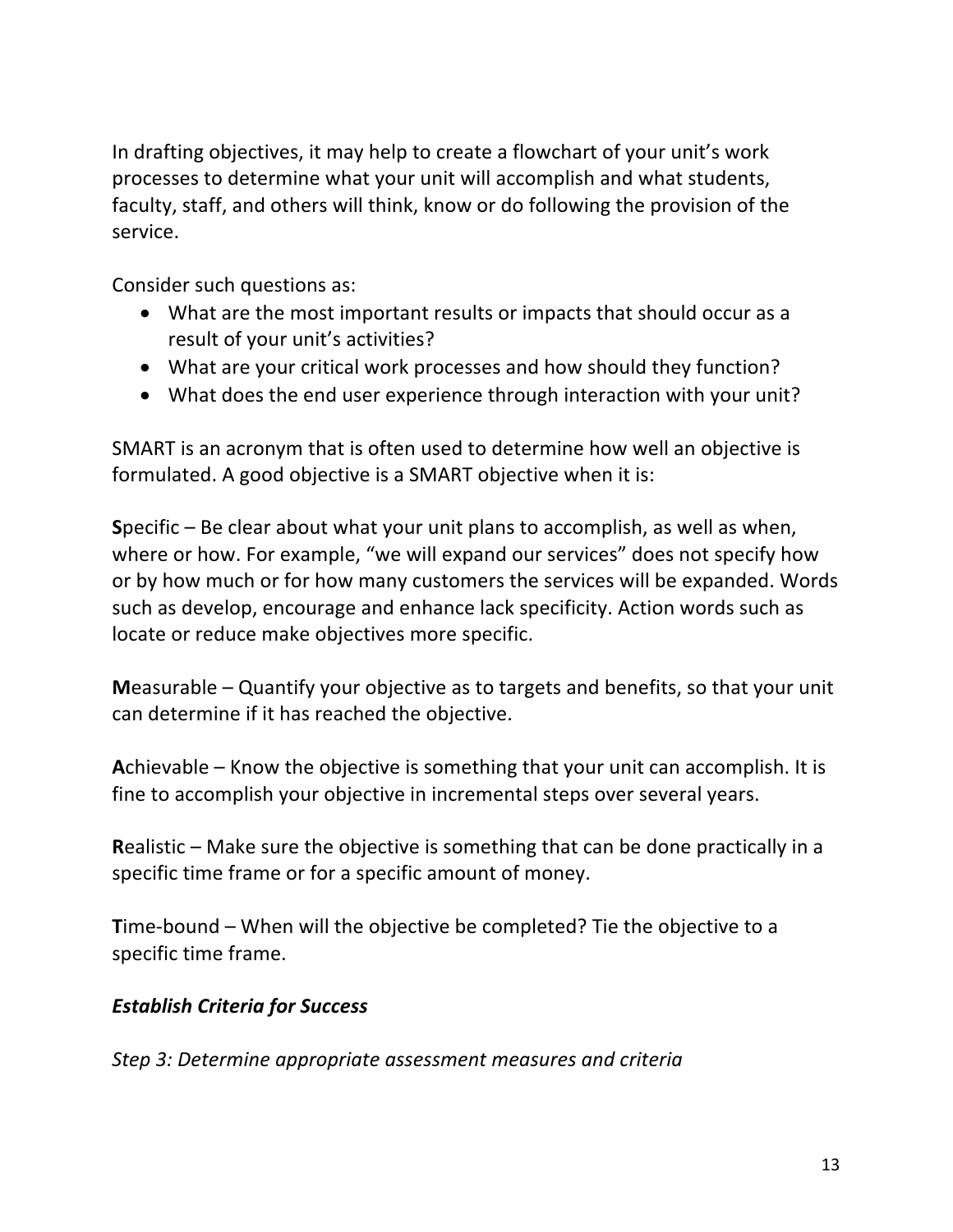Once you establish your unit's objectives, define and identify the sources of evidence you will use to determine whether you are achieving expected impacts. You must detail what will be measured and how it will be measured. For each outcome, create measures that help your unit in making critical decisions about its processes and services.

Build an inventory of existing evaluation and assessment activities. Ask colleagues in similar units at other institutions how they assess their efficiency and effectiveness. When designing your assessment, you should use multiple measures. A composite of results can yield a more realistic picture of your unit's performance.

## *Common types of assessment*

- Attitudinal measures of satisfaction from those you serve
- Direct counts of unit services
- External validation (neutral party, auditor, professional standards)

#### *Criteria or targets for success*

Always aim for a criterion level that stretches your unit's performance. For example:

- How well should we serve our clients?
- 95% of our users will be "very satisfied or satisfied" with our services
- At least 80% of eligible employees will participate in training
- 90% of the transcripts will be sent within three days
- 90% of the forms will be processed without errors

#### *Assess Performance of Unit*

#### *Step 4: Conduct assessment activities*

Put your assessment plan into action. You must set a schedule for conducting assessment activities. Some assessments may take place monthly, others annually and others even on a triennial basis. Conduct a focus group of those you serve,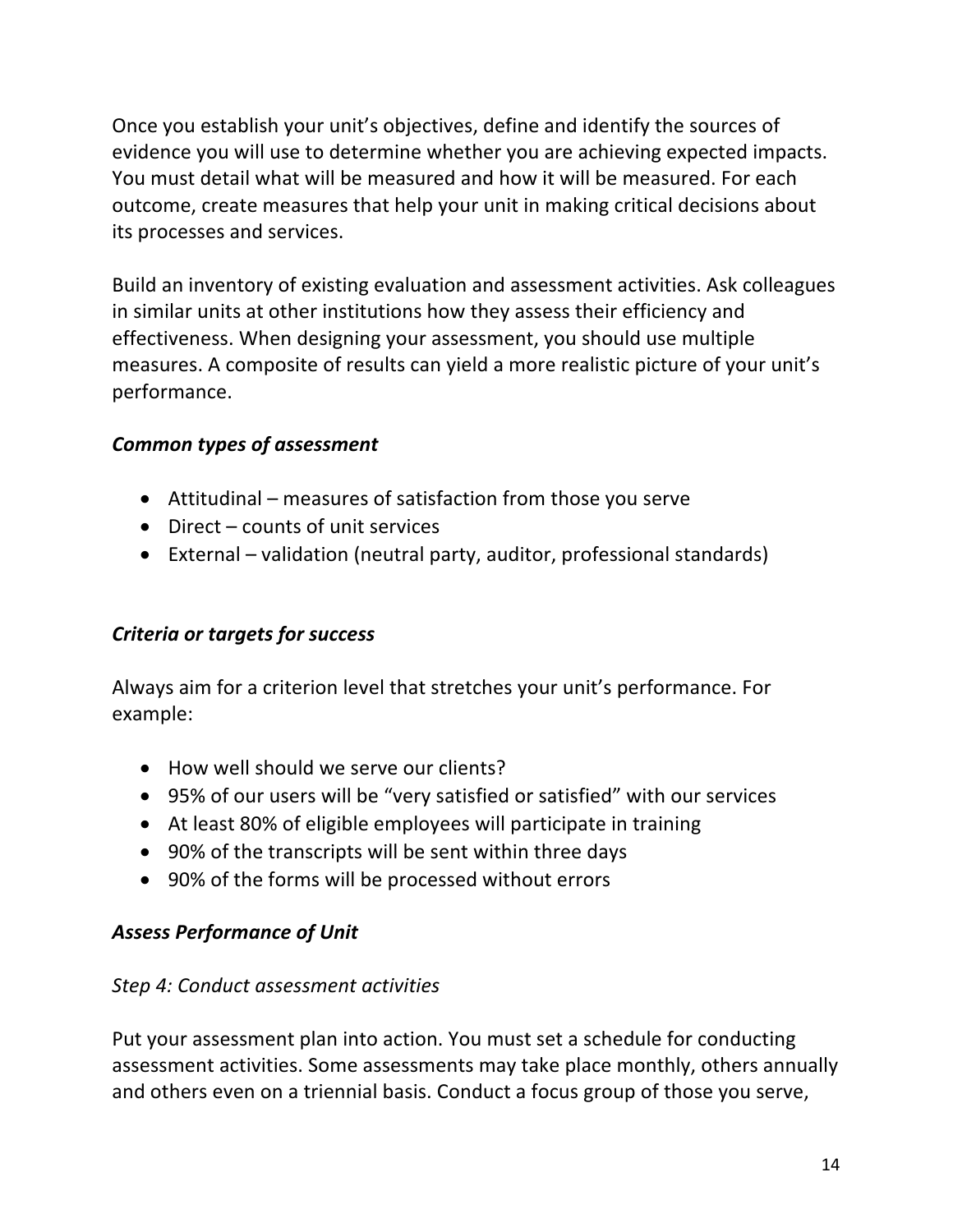survey people who have participated in your unit's activities, have an expert come through and review your processes. This time is to find out what others say about your operation.

#### *View Assessment Results*

#### *Step 5: Analyze the findings from your assessments.*

Once the results from your assessments have been collected, see what they can tell you about your unit. Consider asking questions such as:

- What can you infer from the data?
- What future actions will you take?
- What changes have you made (or will you make) based on assessment results?
- What are the budgetary implications?

As each unit discusses the assessment results and their implications, celebrate when the unit has accomplished what it planned to accomplish! Come to a clear understanding and agreement on areas that still present opportunities for growth and improvement. Document the findings of assessment. Summarize the results for reporting purposes; and, be sure to put these into the WEAVE Online Assessment Management system. As you discuss results, revisit and improve your assessment measures.

## *Effect Improvements to Increase Unit Performance*

#### *Step 6: Use your results*

The quality enhancement process is not completed until the "loop is closed" and the results are used to make improvements to services. Typical changes in services might include:

- Revising organizational structure
- Reallocating resources
- Revamping administrative procedures
- Modifying or expanding relations with public or external agencies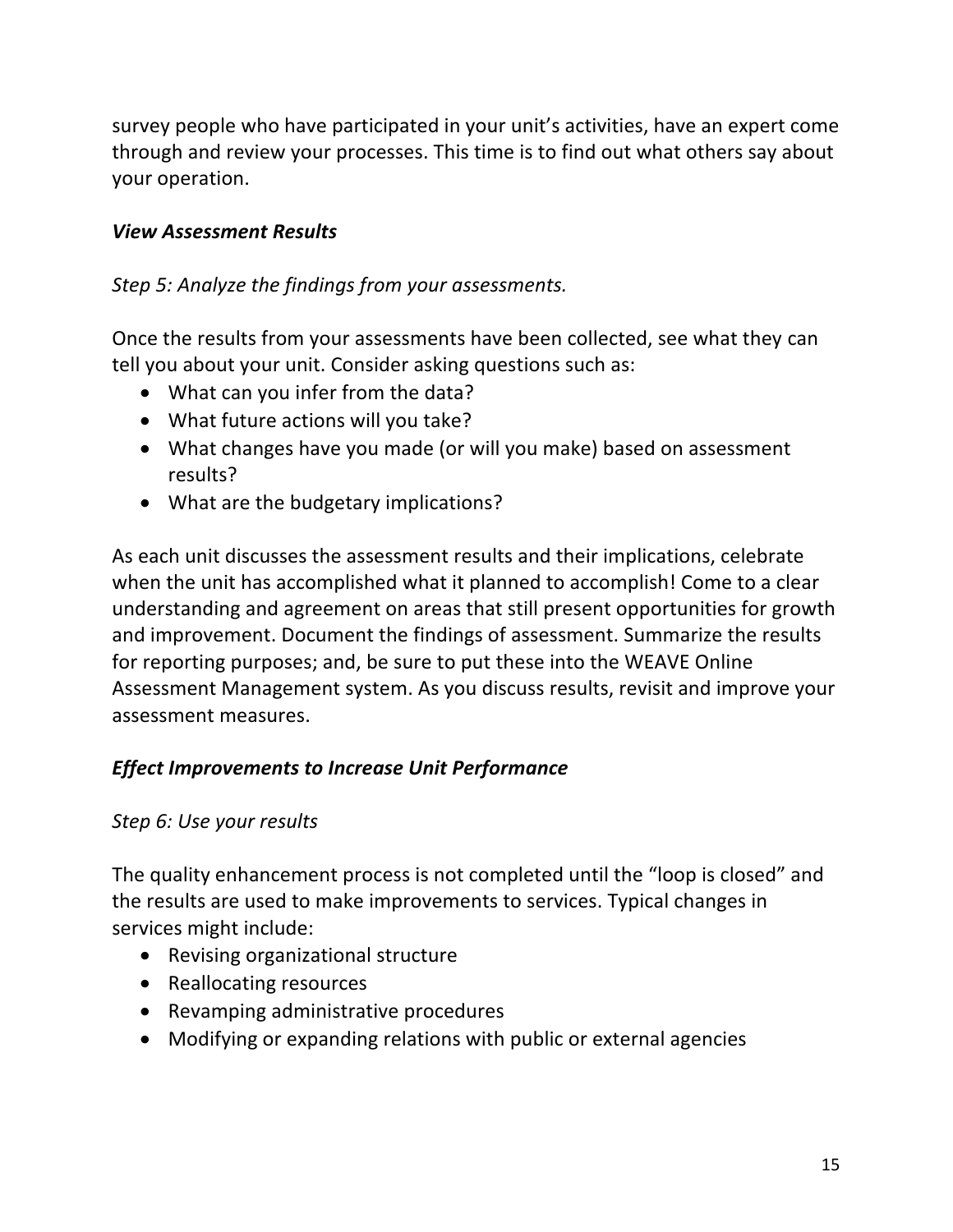The decisions made regarding the course of action for the following year also may lead to a restructuring or revision of your unit's objectives for the following year.